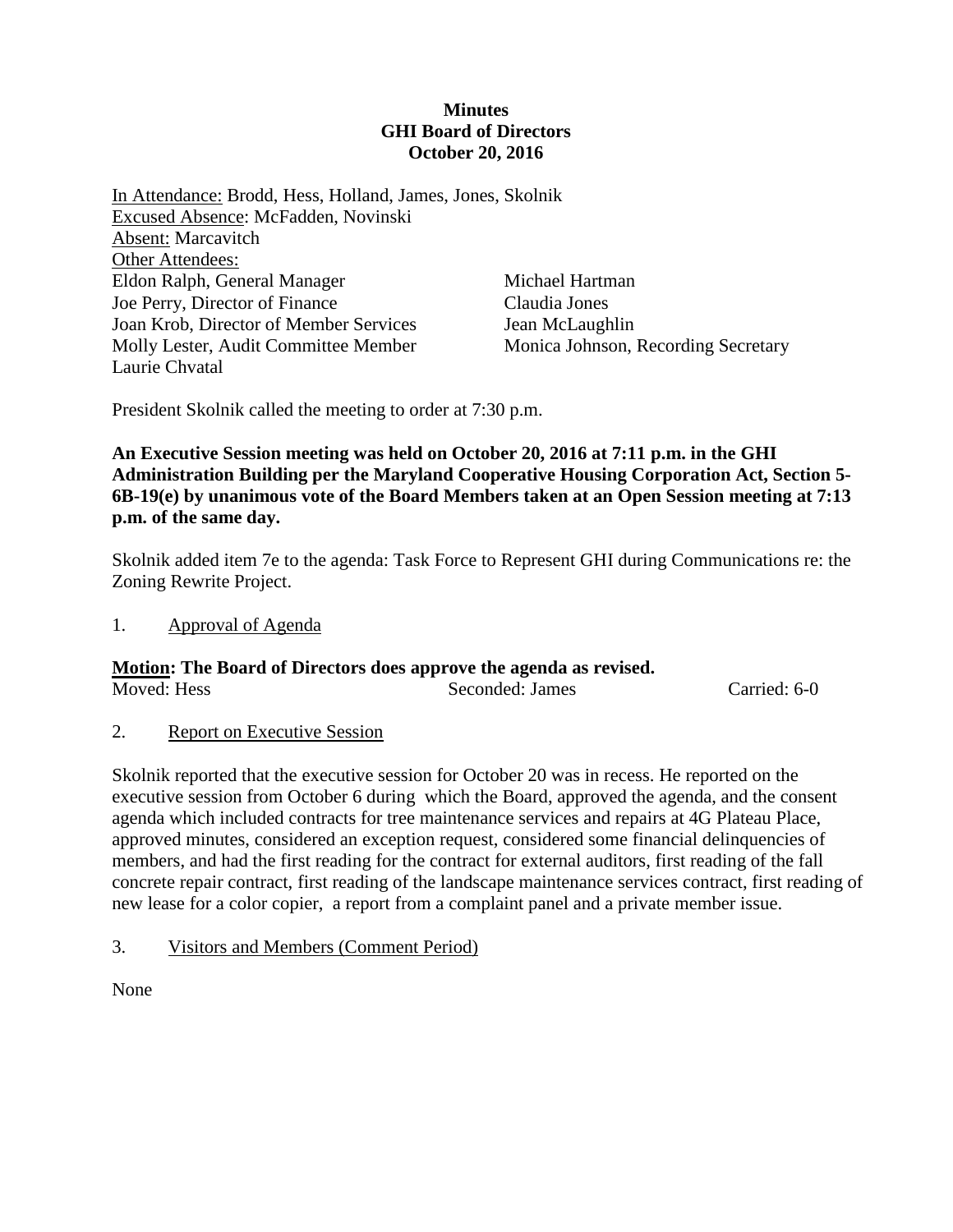**Motion: That the Board of Directors approve the following persons into the cooperative and membership is afforded them at the time of settlement:**

- **Rebecca A. Kahn, Sole Owner;**
- **Gary Childs and Anita Childs, Tenants by the Entirety;**
- **Kaye S. Hirsh, and Frederick G. Usilton, III, Joint Tenants;**
- **Janet C. Greene and Amanda J. Hogan, Joint Tenants.**

| Moved: James | Seconded: Hess | Carried: 6-0 |
|--------------|----------------|--------------|

### 5. Committee Reports

**Finance Committee** – Hess mentioned that on October  $25<sup>th</sup>$  there will be a Special Finance meeting on the 2017 Budget.

6. Consent Agenda

### **Motion: Move approval of the Consent Agenda.**

| Moved: Hess | Seconded: James | Carried: 6-0 |
|-------------|-----------------|--------------|

6a. Proposed Purchase of a New Computer Server for the Administration Building -  $2<sup>nd</sup>$  Reading

There are currently two computer servers in the Administrative Building. The first, a Dell PowerEdge 2800 server dedicated to the Jenark finance software, was replaced two years ago.

The second, a Dell PowerEdge T610 server, is equipped with the Micromain maintenance management software and Microsoft software programs. This server is six years old. Our IT service provider Fedsolutions has advised staff that the server should be replaced since its 2008R2 operating system has reached Microsoft's end of life status and is being phased out. Microsoft will soon stop delivering updates and providing support for the server.

FedSolutions will replace the current server with a Dell PowerEdge T430 server. The cost of the server is \$5,541.54 and FedSolutions cost for configuring the server is \$6,480.00. Hence, the total replacement cost is \$12,062.54.

**Approved by Consent: I move that the Board of Directors authorize the Manager for second reading to sign a purchase order for the purchase and configuration of one Dell T430 computer server from FedSolutions at a cost of 12,062.54 plus 5% for contingencies, for a total not to exceed \$12,665.00.**

# 7a. Approval of Minutes: September 15, 2016 Special Meeting

**Motion: I move that the Board of Directors approve the minutes for the September 15, 2016 special meeting.**  Seconded: Hess Carried: 6-0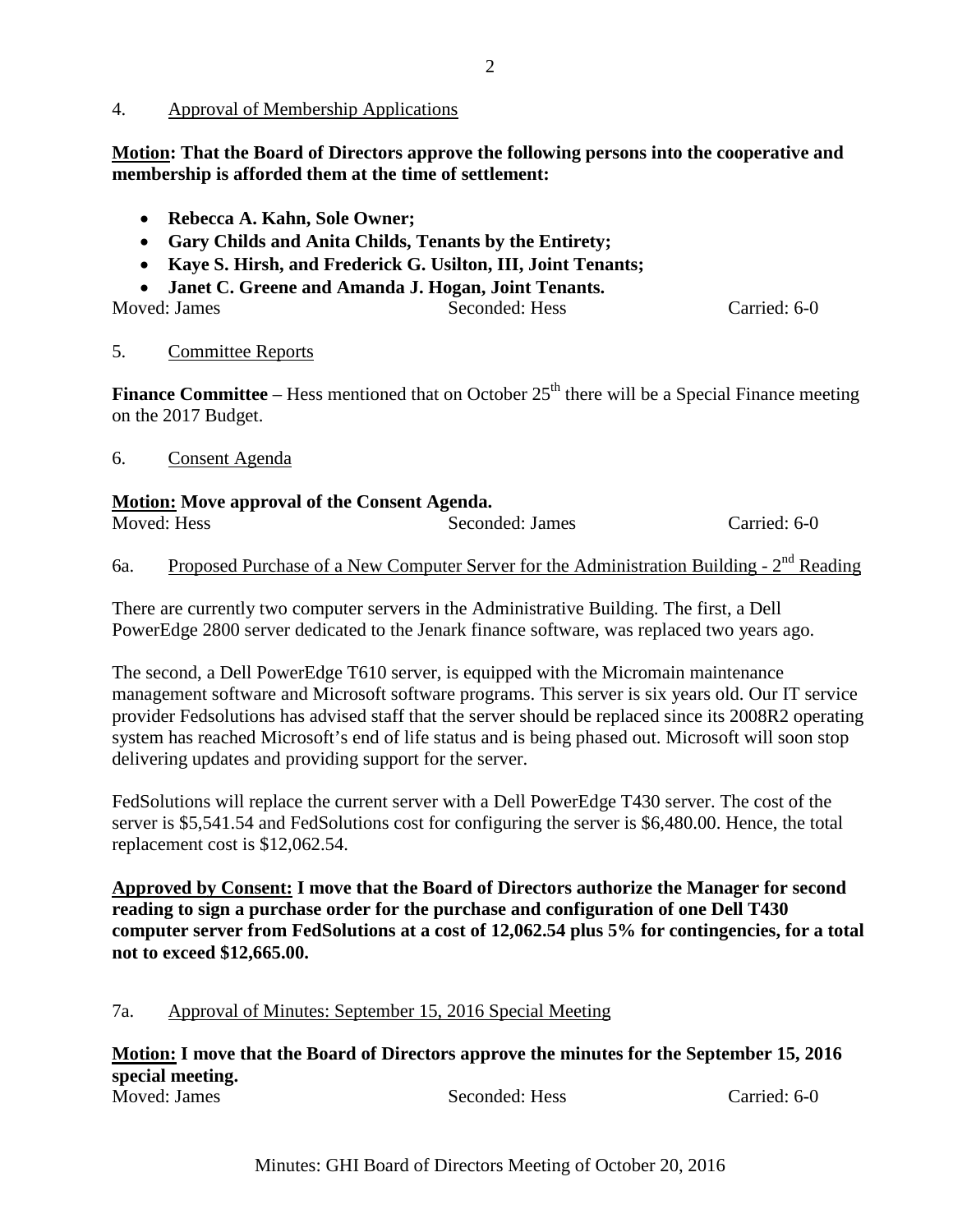### 7b. Approval of Minutes: September 15, 2016 Regular Meeting

# **Motion: I move that the Board of Directors approve the minutes for the September 15, 2016 regular meeting.**

| Moved: James | Seconded: Hess | Carried: 6-0 |
|--------------|----------------|--------------|

7c. Sample Letter Prepared by the Buildings Committee to Ascertain the Membership's Interest in Utilizing Natural Gas

On June 9, 2016, two officials from the Washington Gas Company presented a preliminary nonbinding letter of intent to the Board which included the following provisions:

- a) Washington Gas would extend its existing gas mains by approximately 34,000 feet throughout our community if GHI made a commitment to install 1600 gas hot water heaters, and 600 members utilized gas heating appliances over a five-year period after the construction of the gas mains is completed.
- a) The completion date for the construction would be no more than three years following the signing of definitive agreements.
- b) GHI would have to contribute \$300,500 if we did not install the agreed upon number of hot water heaters and heating appliances within a 5-year period after construction of the gas mains. This amount must be paid in advance of the project and would be waived, should Washington Gas and GHI came to an agreement on the number of gas appliances to be installed.

On July 7, 2016, the Board directed the Buildings Committee to review the Letter of Intent from Washington Gas and survey the membership to ascertain its level of interest in utilizing gas for heating and other purposes. The Buildings Committee has prepared a sample letter that it would like to distribute to the membership.

# **Motion: I move that the Board of Directors accept the sample letter regarding Washington Gas' proposal that the Buildings Committee presented on October 20, 2016. Further, I move that the Board of Directors direct the Manager to distribute the letter to the membership for obtaining their feedback within a 30-day period.**

Motion amended and carried by a later vote

Michael Hartman, suggested a change in the first sentence of the letter, so it doesn't appear that the Board is in favor of putting in natural gas.

During the discussion, the Board significantly shortened the letter to the membership.

# **Amended Motion: I move that the motion be amended to after "the Buildings Committee presented"** to **insert** "and the Board revised".<br>Moved: Hess

Seconded: Jones Carried: 5-0-1 Abstained: Brodd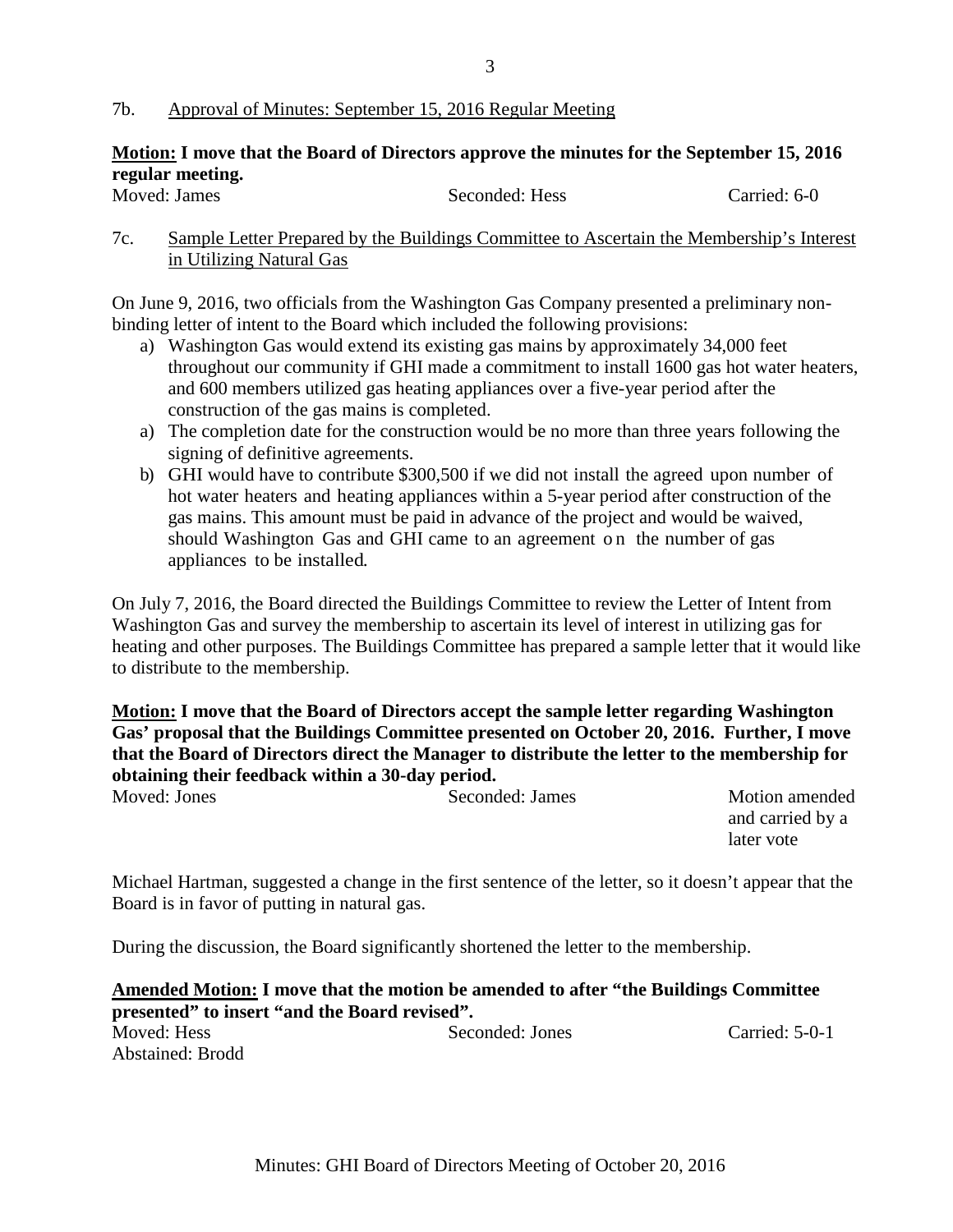## 7d. Review Draft Policy Submitted by the Buildings Committee re: Installation of Solar Photovoltaic Systems

On December 18, 2014, the Board of Directors accepted a solar hot water heater report as presented by the Buildings Committee and adopted the policy guidelines for allowing individual members to install solar domestic water heating systems.

The Buildings Committee has now prepared a draft policy for the installation of solar photovoltaic systems by members.

**Motion: I move that the Board of Directors adopt the policy guidelines regarding installation of solar photovoltaic systems that the Buildings Committee presented on October 20, 2016.**  Moved: Hess Seconded: James Carried: 6-0

# 7e. Task Force to Represent GHI during Communications re: the Zoning Rewrite Project

There was consensus during a joint work session on September  $26<sup>th</sup>$  between the Board and the Legislative & Government Affairs Committee that GHI should collaborate with the City of Greenbelt regarding the zoning rewrite project. This would ensure that GHI is fully knowledgeable of all remaining activities in the zoning rewrite and approval process and there is cohesion between the City of Greenbelt and GHI in providing inputs to the M-NCCPC and the Prince George's County Council regarding the proposed Neighborhood Conservation Overlay Zone (NCOZ) for Historic Greenbelt.

Staff contacted the City Manager who has requested the City Planning staff to collaborate with GHI about the project.

This item is on the agenda for the Board to appoint a small task force to represent GHI during communications with the City of Greenbelt and other pertinent agencies such as the Maryland – National Capital Park and Planning Commission (M-NCPPC) on matters pertaining to the zoning rewrite project.

**Motion: I move that the Board of Directors appoint a task force to represent Greenbelt Homes Inc. during communications with the City of Greenbelt and other pertinent agencies on matters pertaining to the Prince George's County zoning rewrite project.** Moved: Brodd Seconded: Holland Carried: 6-0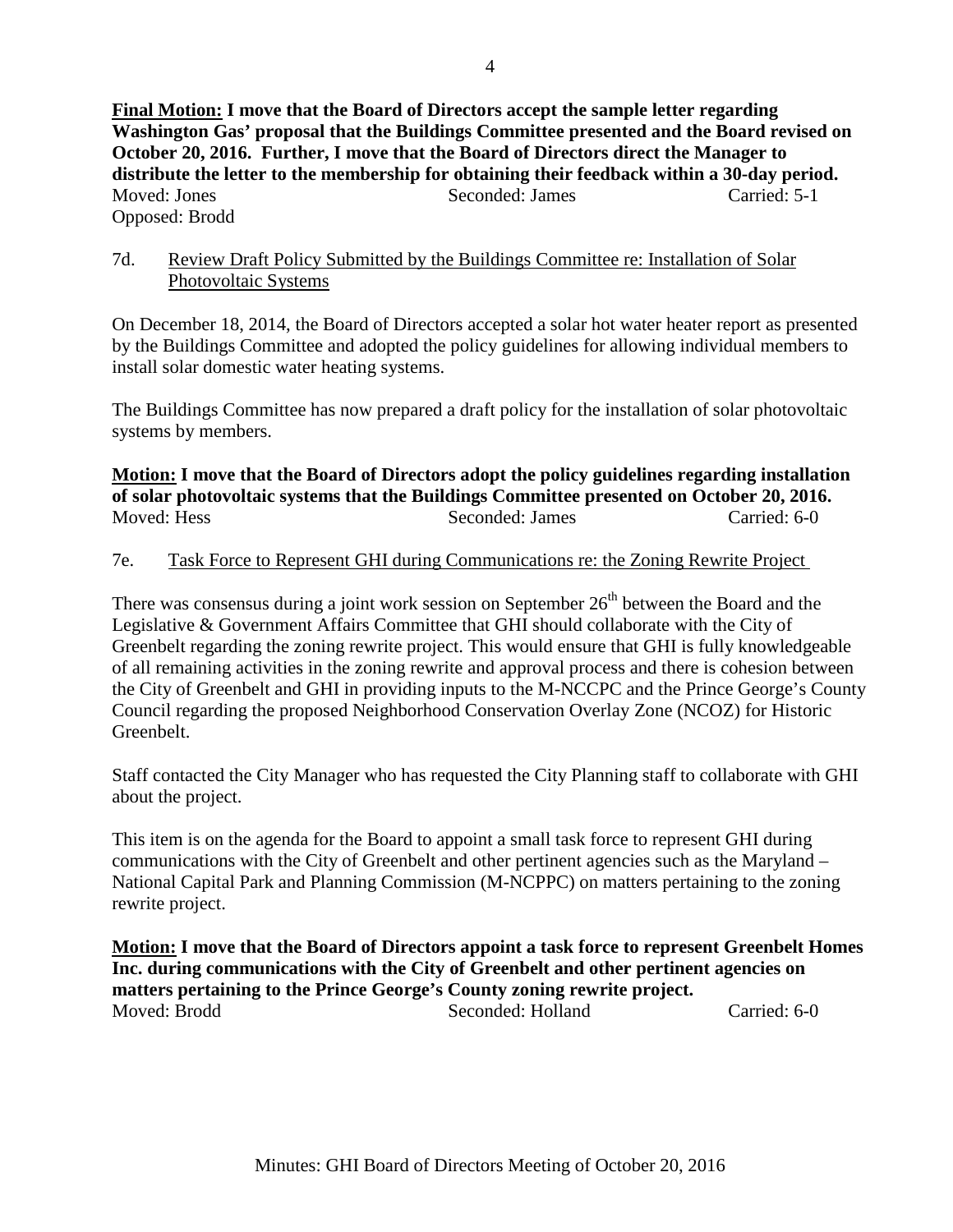### 8. Items of Information

- a. Grant Award to GHI from the Chesapeake Bay Trust In response to a grant application that GHI's Storm Water Taskforce submitted, the Chesapeake Bay Trust (CBT) has awarded a grant of \$101,935 to GHI to design and install a storm water control project in the vicinity of 20 Court Ridge Rd. Attachment #7 is the letter from the CBT, informing GHI about the grant award.
- b. Letter from the Greenbelt City Council to WSSC A letter was sent by the Greenbelt City Council to the General Manager of WSSC that urges WSSC to reopen discussions with GHI and the City on the waterline replacement project for GHI's masonry units.
- c. HUD's Release of a Final Rule Updating the Fair Housing Act The U.S. Department of Housing and Urban Development (HUD) has released final regulations dated September 13, 2016 related to the Fair Housing Act that impact community associations. The final rule is effective October 14, 2016.

Under the rule, community associations may be liable under the Fair Housing Act for the discriminatory actions of residents who harass or create a hostile environment for other residents. The Fair Housing Act prohibits harassment against a person because of race, color, religion, sex, national origin, disability, and familial status in housing and housing-related transactions. Courts and HUD have long held that Fair Housing Act protections extend beyond the initial transaction and protect a consumer's ongoing use and enjoyment of their home and property.

- d. Committee Task List
- e. Monthly GHI and City Calendars

### 9. President

Skolnik mentioned that revisions for the Strategic Plan would be presented in a few days. Skolnik also mentioned that Sheri Swaim the Executive Assistant has moved on to a new job and wish her the very best. Skolnik reminded the Board of the email asking for members for a number of task forces to get them up and going.

10. Board Members

None

11. Manager

None